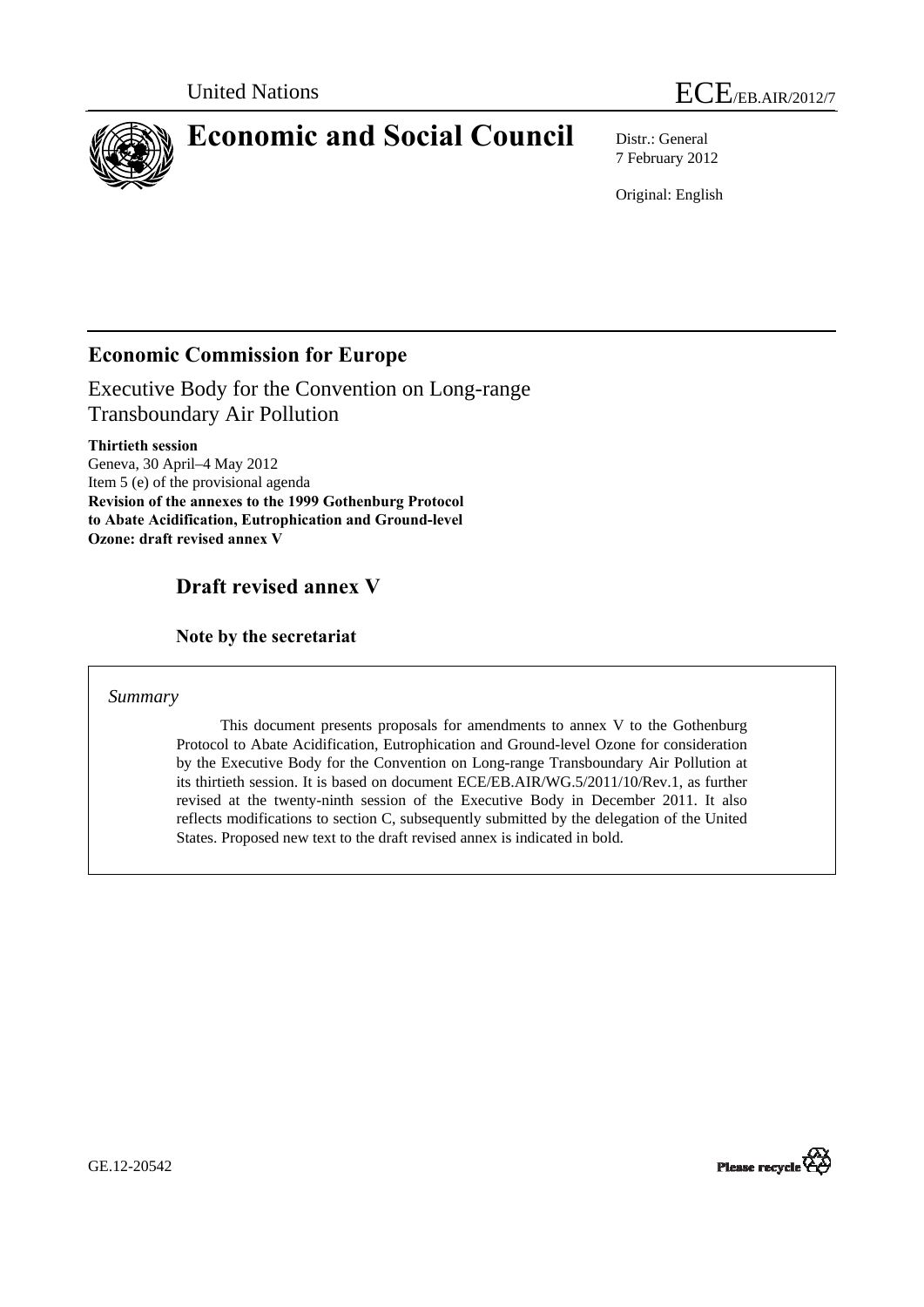# **Limit values for emissions of nitrogen oxides from stationary sources**

1. Section A applies to Parties other than Canada and the United States of America, section B applies to Canada and section C applies to the United States of America.

## **A. Parties other than Canada and the United States of America**

2. For the purpose of **this** section **"emission** limit value**" (ELV)** means the quantity of **NO<sub>x</sub>** (sum of NO and NO<sub>2</sub>, expressed as  $NO_2$ ) contained in the waste gases from an installation that is not to be exceeded. Unless otherwise specified, it shall be calculated in terms of mass of  $\mathbf{NO}_x$  per volume of the waste gases (expressed as mg/m<sup>3</sup>), assuming standard conditions for temperature and pressure for dry gas (volume at 273.15 K, 101.3 kPa). With regard to the oxygen content of the **waste** gas, the values given in the tables below for each source category shall apply. Dilution for the purpose of lowering concentrations of pollutants in waste gases is not permitted. Start-up, shutdown and maintenance of equipment are excluded.

3. Emissions shall be monitored in all cases **via measurements of**  $NO<sub>x</sub>$  **or through calculations or a combination of both achieving at least the same accuracy**. Compliance with **ELVs** shall be verified **through** continuous or discontinuous measurements, type approval, or any other technically sound method including verified calculation methods. In case of continuous measurements, compliance with the **ELVs** is achieved if the validated monthly emission average does not exceed the limit values. In case of discontinuous measurements or other appropriate determination or calculation procedures, compliance with the **ELVs** is achieved if the mean value based on an appropriate number of measurements under representative conditions does not exceed the **ELV**. The inaccuracy of the measurement methods may be taken into account for verification purposes.

4. **Monitoring** of relevant polluting substances and measurements of process parameters, as well as the quality assurance of automated measuring systems and the reference **measurements** to calibrate those systems, shall be carried out in accordance with CEN standards. If CEN standards are not available, ISO standards **or** national or international standards which will ensure the provision of data of an equivalent scientific quality shall apply.

5. Special provisions for combustion plants **referred to in paragraph 6**:

5.1 The competent authority may grant derogation from the obligation to comply with the **ELVs** provided for in paragraph **6** in the following cases:

For combustion plants **normally** using gaseous fuel which have to resort exceptionally to the use of other fuels because of a sudden interruption in the supply of gas and for this reason would need to be equipped with a waste gas purification facility**;** 

 [(b) For **existing** combustion plants not operated more than **17,500** operating hours, starting from **1 January 2016** and ending no later than **31 December 2023** or

 For existing combustion plants **other than onshore gas turbines (covered by paragraph 7)** using solid or liquid fuels not operated more than **1,500** operating hours per year as a rolling average over a period of five years**,** instead **the** following **ELVs** apply:

- **(i)** For solid fuels: **450 mg/m³;**
- (ii) For liquid fuels:  $450 \text{ mg/m}^3$ .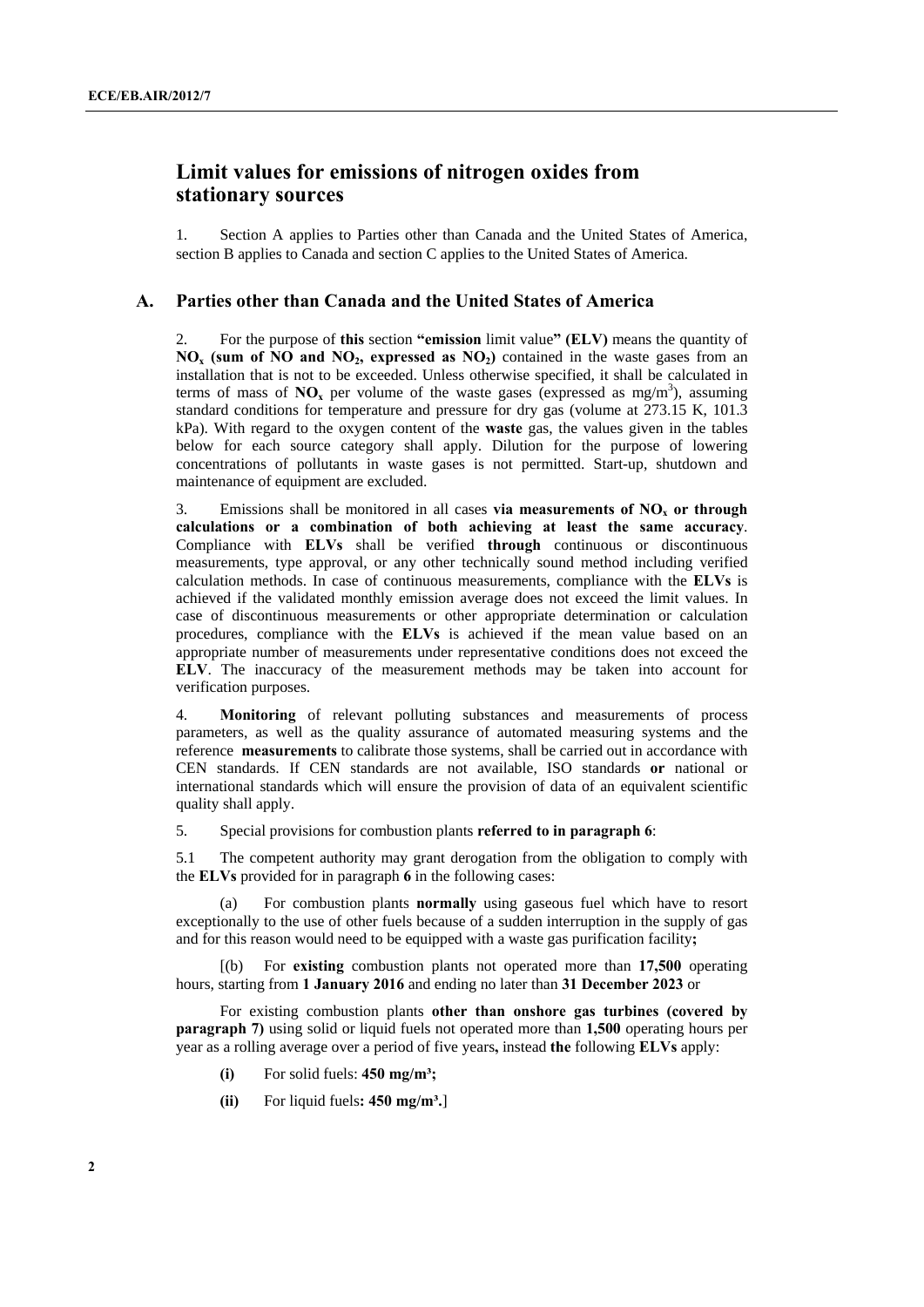<span id="page-2-0"></span>5.2 Where a combustion plant is extended by at least 50 MWth, the **ELV** specified in paragraph **6** for new installations shall apply to the extensional part affected by the change. The ELV is calculated as an average weighted by the *actual* **thermal input** for both the existing and the new part of the **plant**.

5.3 Parties shall ensure that provisions are made in the permits for procedures relating to malfunction or breakdown of the abatement equipment.

5.4 In the case of a multi-fuel firing combustion plant involving the simultaneous use of two or more fuels, the competent authority shall **determine the ELV as the weighted average of the ELVs for the individual fuels, on the basis of the thermal input delivered by each fuel**. **Parties may apply rules by which combustion plants and process plants within a mineral** oil **refinery** may be exempted from compliance with the individual NO<sub>x</sub> limit values **set out** in this annex, **provided that they are** complying with **a bubble NO<sub>x</sub> limit value determined on the basis of the best available techniques.** 

6. Combustion plants with a rated thermal input exceeding 50 MWth:**[1](#page-2-0)**

|                                                                           | ELV for $NO_x$ (mg/m <sup>3)</sup>     |
|---------------------------------------------------------------------------|----------------------------------------|
| Thermal input<br>Fuel type<br>J(MWth)<br>Option 2                         | Option 3                               |
| Solid fuels<br>$50 - 100$<br>New plants:                                  |                                        |
| 300 (coal, lignite and other<br>solid fuels)<br>(pulverized lignite: 450) |                                        |
| 250 (biomass, peat)                                                       |                                        |
| Existing plants:                                                          | [Existing plants:                      |
| 300 (coal, lignite and other                                              | 600 (coal, lignite)                    |
| solid fuels)<br>(pulverized lignite: 450)                                 | 600 (biomass, peat<br>$-\text{delete}$ |
| 250 (biomass, peat)                                                       |                                        |
| $100 - 300$<br>New plants:                                                |                                        |
| 200 (coal, lignite and other<br>solid fuels)<br>200 (biomass, peat)       |                                        |
| Existing plants:                                                          | [Existing plants:                      |
| 200 (coal, lignite and other                                              | 600 (coal, lignite)                    |
| solid fuels)<br>250 (biomass, peat)                                       | 600 (biomass, peat<br>$-\text{delete}$ |

*Table* 1 *Limit values for NO<sub>x</sub> emissions released from <i>combustion plants<sup>a/</sup>* 

<sup>&</sup>lt;sup>1</sup> The rated thermal input of the combustion plant is calculated as the sum of the input of all units **connected to a common stack.** Individual **units** below 15 MWth shall not be considered **when calculating** the total rated input.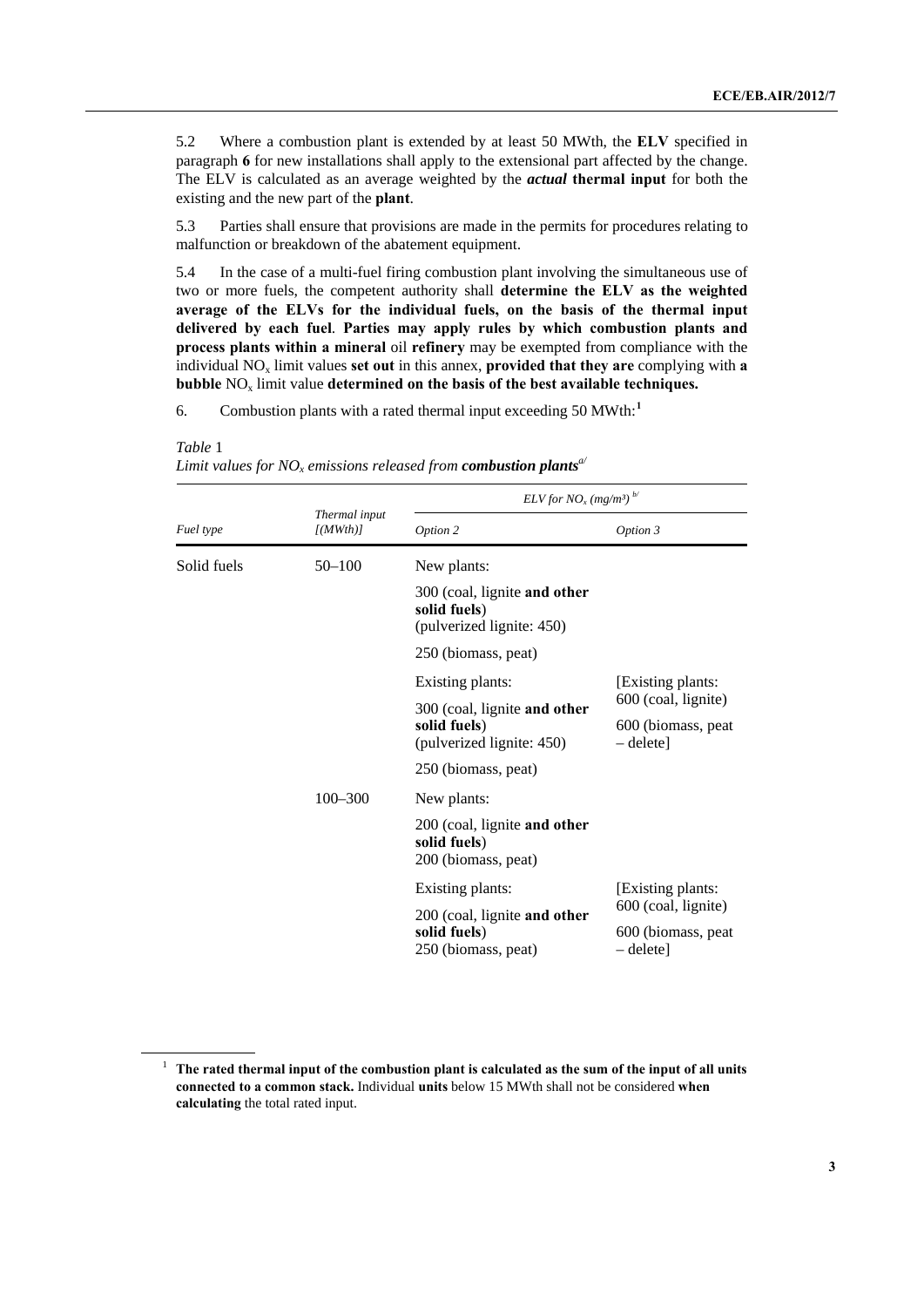|              | Thermal input<br>[(MWh)]          | $ELV for NOx (mg/m3)b/$                                                                                                                                                                                                                                                                                     |                                                                                                                                                                                                                           |  |
|--------------|-----------------------------------|-------------------------------------------------------------------------------------------------------------------------------------------------------------------------------------------------------------------------------------------------------------------------------------------------------------|---------------------------------------------------------------------------------------------------------------------------------------------------------------------------------------------------------------------------|--|
| Fuel type    |                                   | Option 2                                                                                                                                                                                                                                                                                                    | Option 3                                                                                                                                                                                                                  |  |
|              | >300                              | New plants:                                                                                                                                                                                                                                                                                                 | New plants:                                                                                                                                                                                                               |  |
|              |                                   | 150 (coal, lignite and other<br>solid fuels) (general)<br>150 (biomass, peat)                                                                                                                                                                                                                               | 200 (pulverized<br>lignite)                                                                                                                                                                                               |  |
|              |                                   | Existing plants:                                                                                                                                                                                                                                                                                            |                                                                                                                                                                                                                           |  |
|              |                                   | 200 (coal, lignite and other<br>solid fuels)<br>200 (biomass, peat)                                                                                                                                                                                                                                         |                                                                                                                                                                                                                           |  |
| Liquid fuels | $50 - 100$                        | New plants: 300                                                                                                                                                                                                                                                                                             |                                                                                                                                                                                                                           |  |
|              |                                   | Existing plants: 450                                                                                                                                                                                                                                                                                        |                                                                                                                                                                                                                           |  |
|              | $100 - 300$                       | New plants: 150                                                                                                                                                                                                                                                                                             |                                                                                                                                                                                                                           |  |
|              | Existing plants:<br>200 (general) | <b>Existing plants</b><br>within refineries<br>and chemical<br>installations:                                                                                                                                                                                                                               |                                                                                                                                                                                                                           |  |
|              |                                   |                                                                                                                                                                                                                                                                                                             | 450 for firing of<br>distillation and<br>conversion<br>residues from<br>crude oil refining<br>for own<br>consumption in<br>combustion plants<br>and for firing<br>liquid production<br>residue as non-<br>commercial fuel |  |
|              | >300                              | New plants: 100                                                                                                                                                                                                                                                                                             |                                                                                                                                                                                                                           |  |
|              |                                   | Existing plants:<br>150 (general)                                                                                                                                                                                                                                                                           | [Existing plants:<br>$400 -$ delete]                                                                                                                                                                                      |  |
|              |                                   | Existing plants within<br>refineries and chemical<br>installations: 450 for firing of<br>distillation and conversion<br>residues from crude oil<br>refining for own<br>consumption in combustion<br>plants and for firing liquid<br>production residue as non-<br>commercial fuel $(< 500$<br><b>MWth</b> ) |                                                                                                                                                                                                                           |  |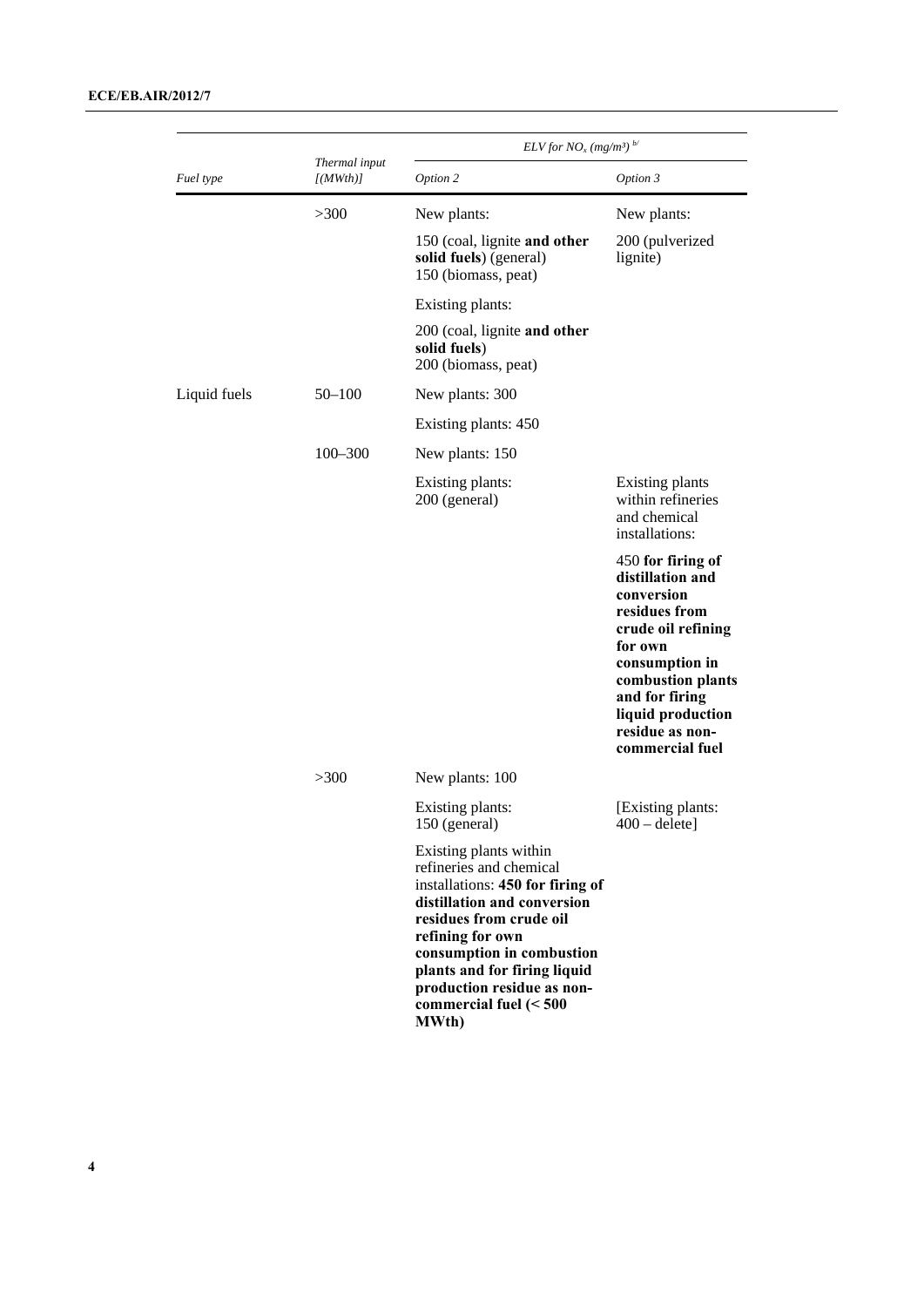|                           | Thermal input<br>[(MWth)] | $ELV for NOx (mg/m3)b/$ |          |
|---------------------------|---------------------------|-------------------------|----------|
| Fuel type                 |                           | Option 2                | Option 3 |
| Natural gas               | $50 - 300$                | New plants: 100         |          |
|                           |                           | Existing plants: 100    |          |
|                           | >300                      | New plants: 100         |          |
|                           |                           | Existing plants: 100    |          |
| Other gaseous fuels $>50$ |                           | New plants: 200         |          |
|                           |                           | Existing plants: 300    |          |

 $\frac{a}{a}$  In particular, the **ELVs** shall not apply to:

 - Plant**s** in which the products of combustion are used for direct heating, drying, or any other treatment of objects or materials;

- Post-combustion plants designed to purify the waste gases by combustion which are not operated as independent combustion plants;
- Facilities for the regeneration of catalytic cracking catalysts;
- Facilities for the conversion of hydrogen sulphide into sulphur;
- Reactors used in the chemical industry;
- Coke battery furnaces;
- Cowpers;
- [Recovery boilers within installations for the production of pulp;]
- Waste incinerators; and
- Plant**s** powered by diesel, petrol or gas engines or by combustion turbines, irrespective of the fuel used.<br><sup>b/</sup> The O<sub>2</sub> reference content is 6% for solid fuels and 3% for **liquid and gaseous fuels**.
- 

7. Onshore combustion turbines with a rated thermal input exceeding 50 MWth: the NO<sub>x</sub> ELVs expressed in mg/Nm<sup>3</sup> (at a **reference** O<sub>2</sub> content of 15%) are to be applied to a single turbine. The **ELVs** in table **2** apply only above 70% load.

#### *Table 2*

Limit values for NO<sub>x</sub> emissions released from onshore combustion turbines (including *Combined Cycle Gas Turbine CCGT)*

|                                      |                           | ELV for NO <sub>x</sub> (mg/m <sup>3</sup> ) <sup>a/</sup>               |                   |
|--------------------------------------|---------------------------|--------------------------------------------------------------------------|-------------------|
| Fuel type                            | Thermal input<br>[(MWth)] | Option 1                                                                 | Option 2          |
| Liquid                               | > 50                      | New plants: 50                                                           |                   |
| fuels                                |                           | Existing plants:                                                         | [Existing plants: |
| (light and<br>medium<br>distillates) |                           | 90<br>200 in case of plants<br>operating less than 1,500<br>hours a year | $120$ - deletel   |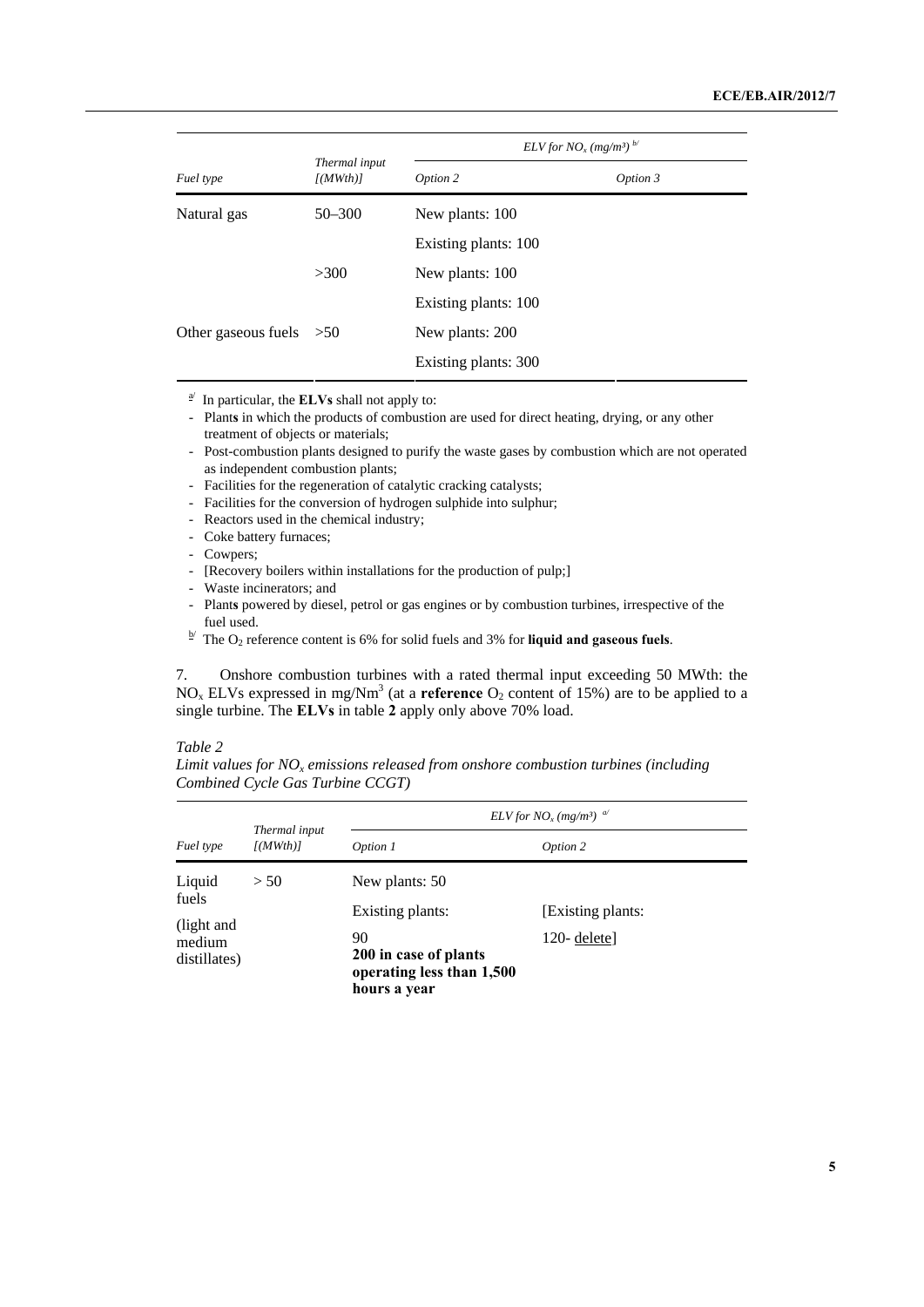|                              | Thermal input<br>J(MWth)<br>> 50 | ELV for $NO_x$ (mg/m <sup>3</sup> ) <sup>a/</sup>                 |                                                                           |
|------------------------------|----------------------------------|-------------------------------------------------------------------|---------------------------------------------------------------------------|
| Fuel type                    |                                  | Option 1                                                          | Option 2                                                                  |
| Natural<br>gas <sup>b/</sup> |                                  |                                                                   | New plants:<br>50 (in general) $d$                                        |
|                              |                                  | Existing plants:                                                  |                                                                           |
|                              |                                  | 50 (general) $ci$ , d/                                            |                                                                           |
|                              |                                  | 150 in case of plants operating<br>less than 1,500 hours per year |                                                                           |
| Other                        | > 50                             |                                                                   | New plants: 50                                                            |
| gases                        |                                  |                                                                   | Existing plants:                                                          |
|                              |                                  |                                                                   | 120<br>200 in case of plants<br>operating less than<br>1,500 hours a year |

<sup>a/</sup> Gas turbines for emergency use that operate less than 500 hours per year are not covered. b/ Natural gas is naturally occurring methane with not more than 20% (by volume) of inert gases and other constituents.

 $\alpha$ <sup>c/</sup> 75 mg/Nm<sup>3</sup> in the following cases, where the efficiency of the gas turbine is determined at **ISO base load conditions:** 

 **(i) Gas turbines, used in combined heat and power systems having an overall efficiency greater than 75%;** 

 **(ii) Gas turbines used in combined cycle plants having an annual average overall** 

**electrical efficiency greater than 55%;** 

**(iii) Gas turbines for mechanical drives. d/** For single gas turbines not falling into any of the categories mentioned under footnote c/, **but having an efficiency greater than 35% — determined at ISO base load conditions — the ELV for NOx shall be 50 x η / 35 where η is the gas-turbine efficiency at ISO base load conditions expressed as a percentage.** 

#### 8. Cement production:

*Table 3* 

Limit values for NO<sub>x</sub> emissions released from cement *clinker* production<sup> $\mathbf{a}^{\prime}$ </sup>

|                                                                                       | $ELV$ for $NOx$ [(mg/Nm <sup>3</sup> )] |          |  |
|---------------------------------------------------------------------------------------|-----------------------------------------|----------|--|
| Plant type                                                                            | Option 2                                | Option 3 |  |
| General (existing and new<br>installations)                                           |                                         | 500      |  |
| <b>Existing lepol and long rotary</b><br>kilns in which no waste is<br>co-incinerated | 800                                     |          |  |

<sup>a</sup> Installations for the production of cement clinker in rotary kilns with a capacity >500 Mg/day or in other furnaces with a capacity  $>50$  Mg/day. The  $O_2$  reference content is 10%.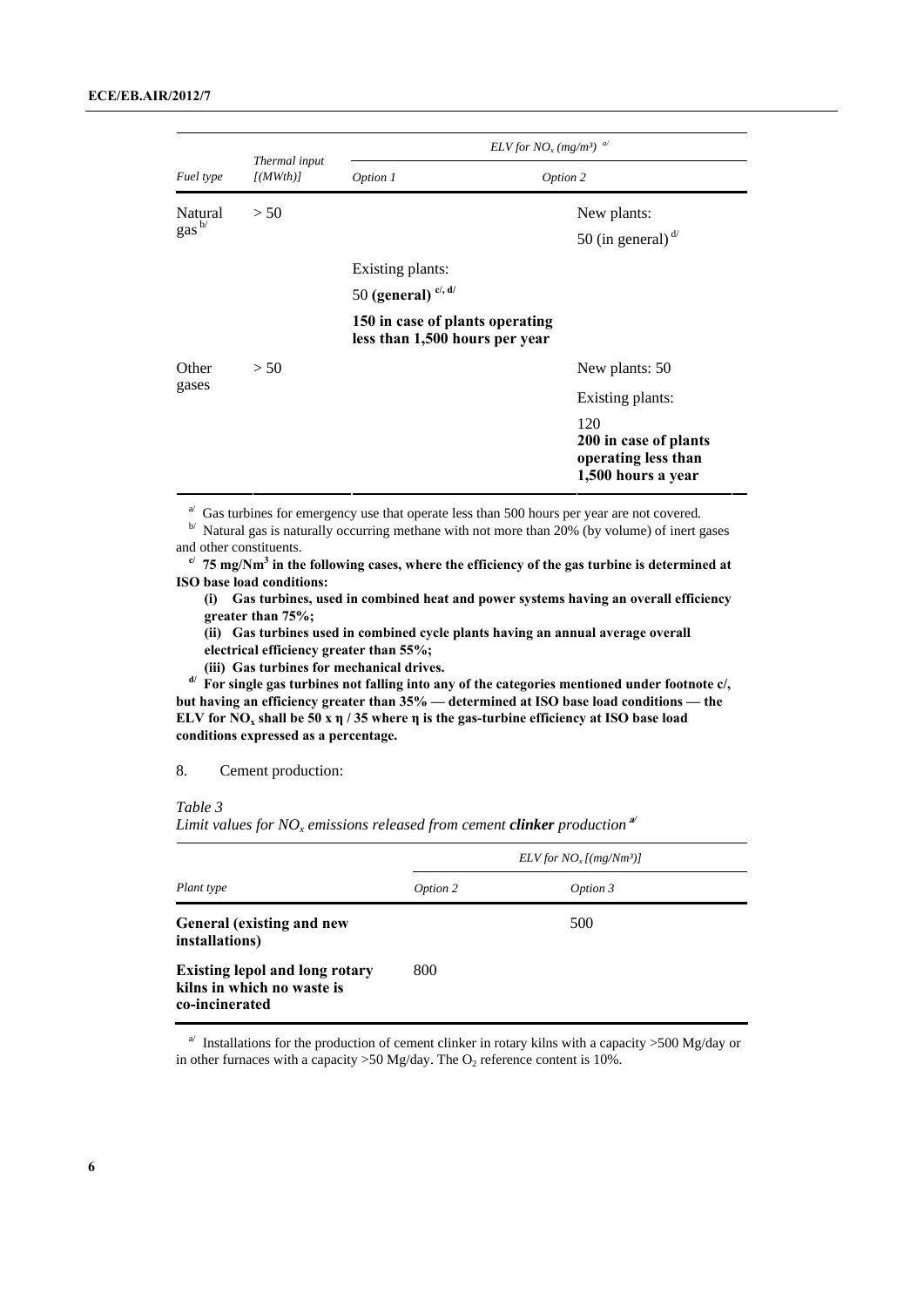# 9. Stationary engines:

#### *Table 4*

*Limit values for NOx emissions released from new stationary engines* 

| Engine type, power, fuel specification               | $ELV1$ al, bl, c/<br>[(mg/Nm <sup>3</sup> )] | $ELV$ 2 <sup>a/, b/, c/</sup><br>[(mg/Nm <sup>3</sup> )] | $ELV$ 3 <sup>a/</sup><br>[(mg/Nm <sup>3</sup> )]                |
|------------------------------------------------------|----------------------------------------------|----------------------------------------------------------|-----------------------------------------------------------------|
| Gas engines $> 1$ MWth                               |                                              |                                                          |                                                                 |
| Spark ignited $(=Otto)$ engines                      |                                              | 95                                                       | 190                                                             |
| all gaseous fuels                                    |                                              | (enhanced lean<br>burn)                                  | <b>Standard lean</b><br>burn or rich<br>burn [with<br>catalyst] |
| Dual fuel engines $> 1$ MWth                         |                                              |                                                          |                                                                 |
| In gas mode (all gaseous fuels)                      |                                              | 190                                                      |                                                                 |
| In liquid mode (all liquid fuels)                    |                                              |                                                          |                                                                 |
| $1-20$ MWth                                          | 225                                          |                                                          |                                                                 |
| $>20$ MWth                                           | $225^{e/}$                                   |                                                          |                                                                 |
| Diesel engines $> 5$ MWth<br>(compression ignition)  |                                              |                                                          |                                                                 |
| $Slow \ (300 \; rpm)/ Medium (300-1,200 rpm)/ speed$ |                                              |                                                          |                                                                 |
| 5-20 MWth                                            |                                              |                                                          |                                                                 |
| Heavy Fuel Oil (HFO) and bio-oils 225                |                                              |                                                          |                                                                 |
| Light Fuel Oil (LFO) and Natural<br>Gas (NG)         |                                              | 190                                                      |                                                                 |
| $>20$ MWth                                           |                                              |                                                          |                                                                 |
| Heavy Fuel Oil (HFO) and bio-oils                    | - 190                                        |                                                          |                                                                 |
| Light Fuel Oil LFO and NG                            |                                              | 190                                                      |                                                                 |
| High speed $(>1,200$ rpm)                            |                                              | 190                                                      |                                                                 |

*Note:* The reference oxygen content is 15%. **<sup>2</sup>**

<sup>a</sup>/ These **ELVs** do not apply to engines running less than 500 hours a year.

**b**/ Where Selective Catalytic Reduction (SCR) cannot currently be applied **for technical and logistical reasons** [like **on** remote islands] or **where** the **availability** of **sufficient amounts of high quality** fuel **cannot be** guaranteed, a transition period of **10** years **after the entry into force of the Protocol may** be **for diesel engines and dual fuel engines during which the following ELVs apply:** 

<sup>&</sup>lt;sup>2</sup> The conversion factor from the limit values in the current Protocol (at 5% oxygen content) is **2,66 (16/6).** 

**Thus, the limit value of:** 

<sup>• 190</sup> mgNm<sup>3</sup> at 15 %  $O_2$  corresponds to 500 mg/Nm<sup>3</sup> at 5 %  $O_2$ ,

 $\cdot$  95 mg/Nm<sup>3</sup> at 15 % O<sub>2</sub> corresponds to 250 mg/Nm<sup>3</sup> at 5 % O<sub>2</sub>,

<sup>• 225</sup> mg/Nm<sup>3</sup> at 15 %  $O_2$  corresponds to 600 mg/Nm<sup>3</sup> at 5 %  $O_2$ .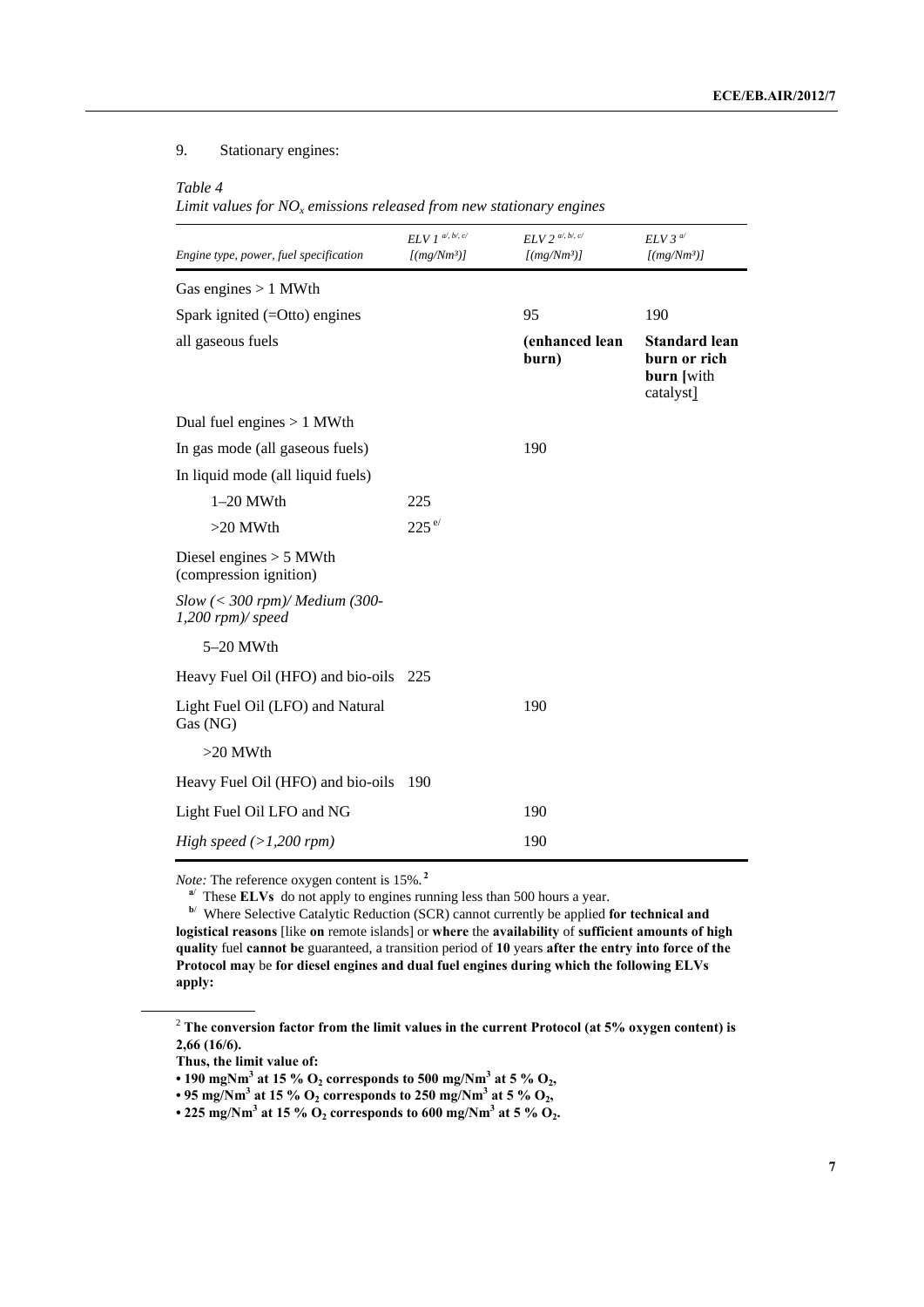**(i) Dual fuel engines: 1,850 mg/Nm³ in liquid mode; 380 mg/Nm3 in gas mode;** 

 **(ii) Diesel engines — Slow (< 300 rpm) and Medium (300–1,200 rpm)/speed:** 

**1,300 mg/Nm³ for engines between 5 and 20 MWth and 1,850 mg/Nm³ for engines > 20 MWth;** 

 **(iii) Diesel engines — High speed (> 1200 rpm): 750 mg/Nm³.** 

**c**/ Engines **running** between 500 **and** 1,500 operational hours per year **may be exempted from compliance with these ELVs in case they are applying** [is to apply [the upper values of ELV3] primary measures **to limit NO<sub>x</sub> emissions and meet the ELVs set out in footnote b/**];

 $[$ <sup>e</sup>/ A derogation from the obligation to comply with the emission limit values can be granted to combustion plants using gaseous fuel which have to resort exceptionally to the use of other fuels because of a sudden interruption in the supply of gas and for this reason would need to be equipped with a waste gas purification facility. The exception time period shall not exceed 10 days except where there it is an overriding need to maintain energy supplies.  $-\text{delete}$ 

[[Since engines running with higher energy efficiency consume less fuel and emit therefore less  $CO<sub>2</sub>$  and since higher efficiency of the engines can lead to higher temperatures and therefore to higher  $NO<sub>x</sub>$  concentrations in the flue gases, a  $NO<sub>x</sub>$  bonus using the formula [ELV x actual efficiency / reference efficiency] could be justified .] – delete]

#### 10. **Iron ore sinter plants**:

#### *Table 5*

*Limit values for NOx emissions released from iron ore sinter plants*

|                                      | $ELV$ for $NOx$ [(mg/Nm <sup>3</sup> )] |  |  |
|--------------------------------------|-----------------------------------------|--|--|
| Plant type                           | Option 2                                |  |  |
| Sinter plants: New installation      | 400                                     |  |  |
| Sinter plants: Existing installation | 400                                     |  |  |

 $\int_0^{\alpha}$  Production and processing of metals: metal ore roasting or sintering installations, installations for the production of pig iron or steel (primary or secondary fusion) including continuous casting with a capacity exceeding 2.5 Mg/hour, installations for the processing of ferrous metals (hot rolling mills  $>$  20 Mg/hour of crude steel). b/ As an exemption to paragraph 3, these ELVs should be considered as averaged over a substantial

period of time.]

#### 11. Nitric acid production:

#### *Table 6*

*Limit values for NO<sub>x</sub> emissions from nitric acid production excluding acid concentration units* 

|                        | $ELV$ for $NOx$ [(mg/Nm <sup>3</sup> )] |
|------------------------|-----------------------------------------|
| Type of installations  | Option 2                                |
| New installations      | 160                                     |
| Existing installations | 190                                     |

# **B. Canada**

12. **Limit values for controlling emissions of NO<sub>x</sub> will be determined for stationary sources, as appropriate, taking into account information on available control technologies, limit values applied in other jurisdictions, and the documents below:**